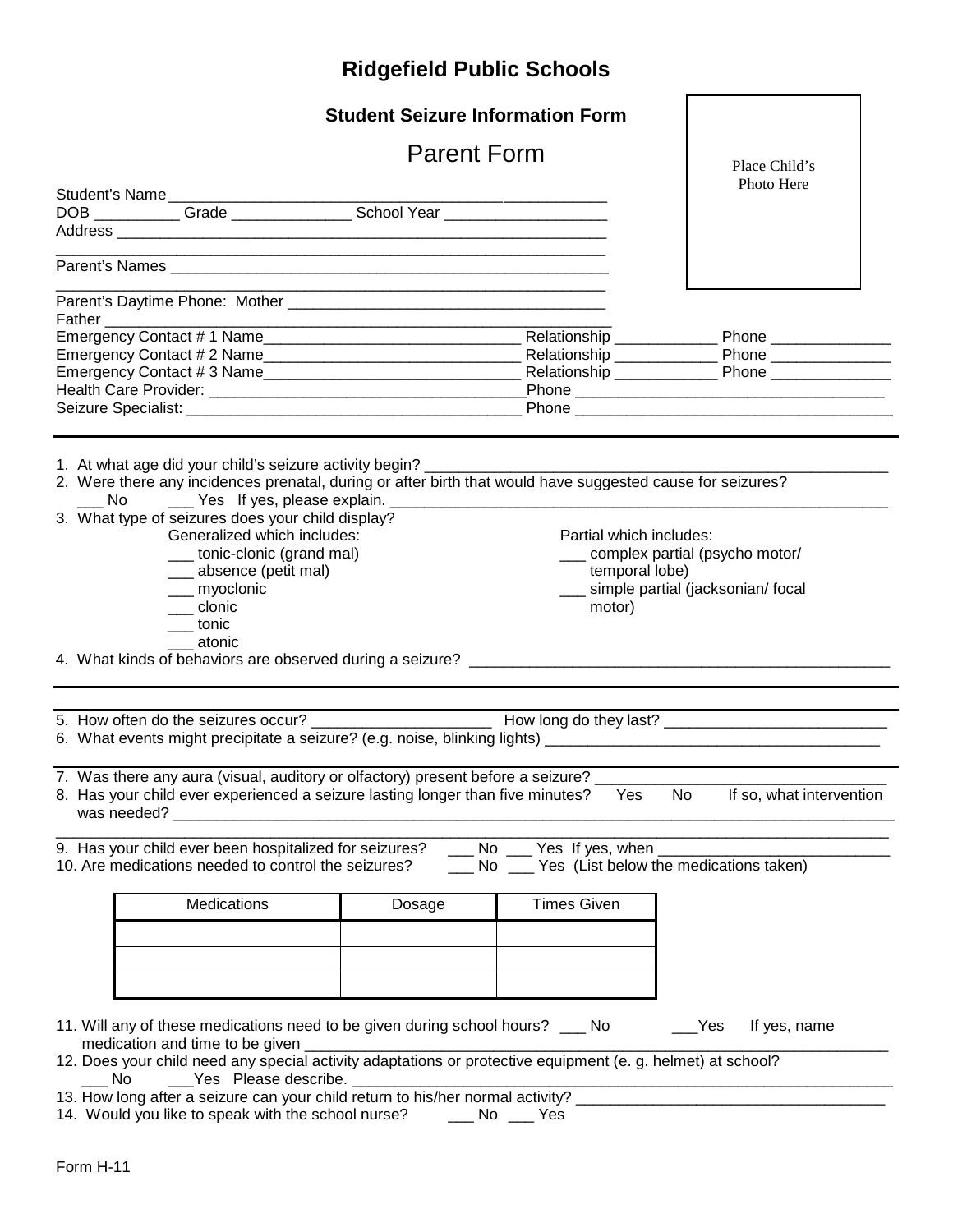### **Student Seizure Information Form**

## Parent and Physician Form

Place Child's Photo Here

| Student Name: ______________________ |                                                                           |                             |
|--------------------------------------|---------------------------------------------------------------------------|-----------------------------|
|                                      | DOB: _______________________Grade:________________School Year: __________ |                             |
|                                      |                                                                           |                             |
|                                      |                                                                           |                             |
|                                      |                                                                           |                             |
|                                      |                                                                           |                             |
|                                      | Relationship: Relationship:                                               | Phone: ________________     |
|                                      |                                                                           |                             |
|                                      |                                                                           | Relationship: Phone: Phone: |
|                                      | Phone: ______________________                                             |                             |
| Seizure Specialist: ________________ | Phone: ___________                                                        |                             |

#### BEHAVIORS INDICATING SEIZURE:

#### Action: NOTE TIME SEIZURE STARTS AND ITS DURATION

| л.             |  |  |
|----------------|--|--|
| ۷.             |  |  |
| 3.             |  |  |
| Δ.             |  |  |
|                |  |  |
|                |  |  |
| т.<br>5.<br>6. |  |  |

IF EMS is contacted: give following information in addition to contacts and health care provider information:

Additional Medical Conditions: **Example 20** and the set of the set of the set of the set of the set of the set o

Daily Medications: \_\_\_\_\_\_\_\_\_\_\_\_\_\_\_\_\_\_\_\_\_\_\_\_\_\_\_\_\_\_\_\_\_\_\_\_\_\_\_\_\_\_\_\_\_\_\_\_\_\_\_\_\_\_\_\_\_\_\_\_\_\_\_\_\_\_\_\_\_\_\_\_\_\_\_\_

#### FOR STUDENTS WITH KNOWN SERIZRE DISORDER – EMS MUST BE CALLED FOR SEIZURES UP TO OR PAST FIVE (5) MINUTES OR SOONER IF PART OF STUDENTS SEIZURE EMERGENCY CARE PLAN.

\_\_\_\_\_\_\_\_\_\_\_\_\_\_\_\_\_\_\_\_\_\_\_\_\_\_\_\_\_\_\_\_\_\_\_\_\_\_\_\_\_\_\_\_\_\_\_\_\_\_\_\_\_\_\_\_\_\_\_\_\_\_\_\_\_\_\_\_\_\_\_\_\_\_\_\_\_\_\_\_\_\_\_\_\_\_\_\_\_\_\_

\_\_\_\_\_\_\_\_\_\_\_\_\_\_\_\_\_\_\_\_\_\_\_\_\_\_\_\_\_\_\_\_\_\_\_\_\_\_\_\_\_\_\_\_\_\_\_\_\_\_\_\_\_\_\_\_\_\_\_\_\_\_\_\_\_\_\_\_\_\_\_\_\_\_\_\_\_\_\_\_\_\_\_\_\_\_\_\_\_\_\_

Permission to share information with school personnel (where applicable):

Parent/Guardian\_\_\_\_ Principal\_\_\_\_ Guidance Dept\_\_\_\_ Teachers\_\_\_\_ Student\_\_\_\_ School Nurse \_\_\_\_ Lunch/Recess Paras \_\_\_\_ Cafeteria Staff \_\_\_\_ Bus Company\_\_\_\_

 $\frac{1}{2}$  ,  $\frac{1}{2}$  ,  $\frac{1}{2}$  ,  $\frac{1}{2}$  ,  $\frac{1}{2}$  ,  $\frac{1}{2}$  ,  $\frac{1}{2}$  ,  $\frac{1}{2}$  ,  $\frac{1}{2}$  ,  $\frac{1}{2}$  ,  $\frac{1}{2}$  ,  $\frac{1}{2}$  ,  $\frac{1}{2}$  ,  $\frac{1}{2}$  ,  $\frac{1}{2}$  ,  $\frac{1}{2}$  ,  $\frac{1}{2}$  ,  $\frac{1}{2}$  ,  $\frac{1$ Parent Signature **DATE** Physician Signature Date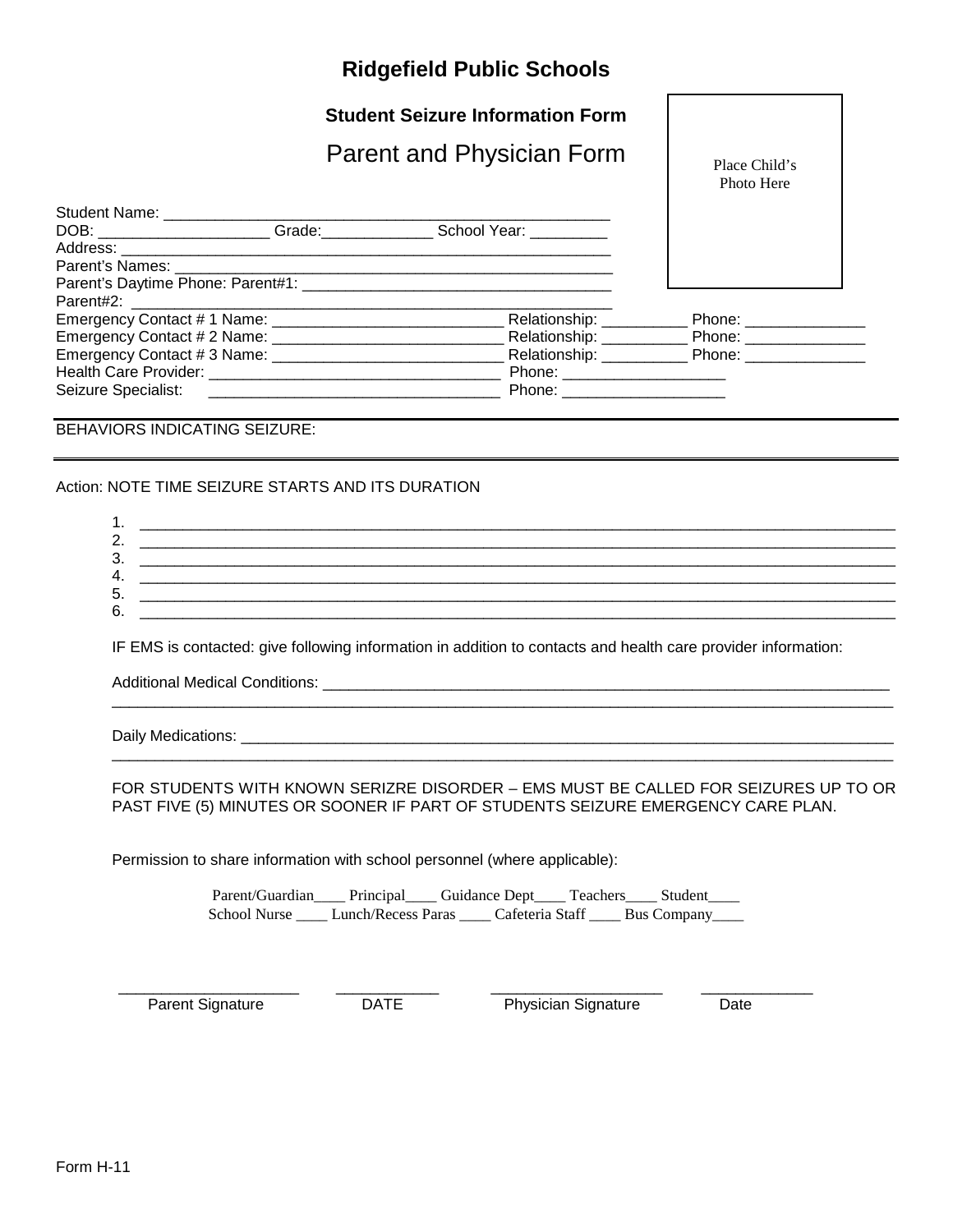### **Student Seizure Information Form**

| Student Name: | Grade/Teacher: |
|---------------|----------------|
|               |                |

Does your child take/use any medication/equipment/supplies for this medical condition at home? (YES *I* NO)( Circle one)

If yes, please list all medications/equipment/supplies used at home:

In the event your child cannot get home due to an emergency, do you wish a supply of the listed medications/equipment/supplies be kept at school? (YES *I* NO) (Circle One)

(Parent to provide equipment/supplies or medication and medication authorization forms for each medication)

\_\_\_\_\_\_\_\_\_\_\_\_\_\_\_\_\_\_\_\_\_\_\_\_\_\_\_\_\_\_\_\_\_\_\_ \_\_\_\_\_\_\_\_\_\_\_\_\_\_\_\_\_\_ Signature of Parent/Guardian Date Date

# Nurse to complete:

Medications/Equipment/Supplies received (List):

Signature of Nurse Date Date Date

\_\_\_\_\_\_\_\_\_\_\_\_\_\_\_\_\_\_\_\_\_\_\_\_\_\_\_\_\_\_\_\_\_\_\_ \_\_\_\_\_\_\_\_\_\_\_\_\_\_\_\_\_\_